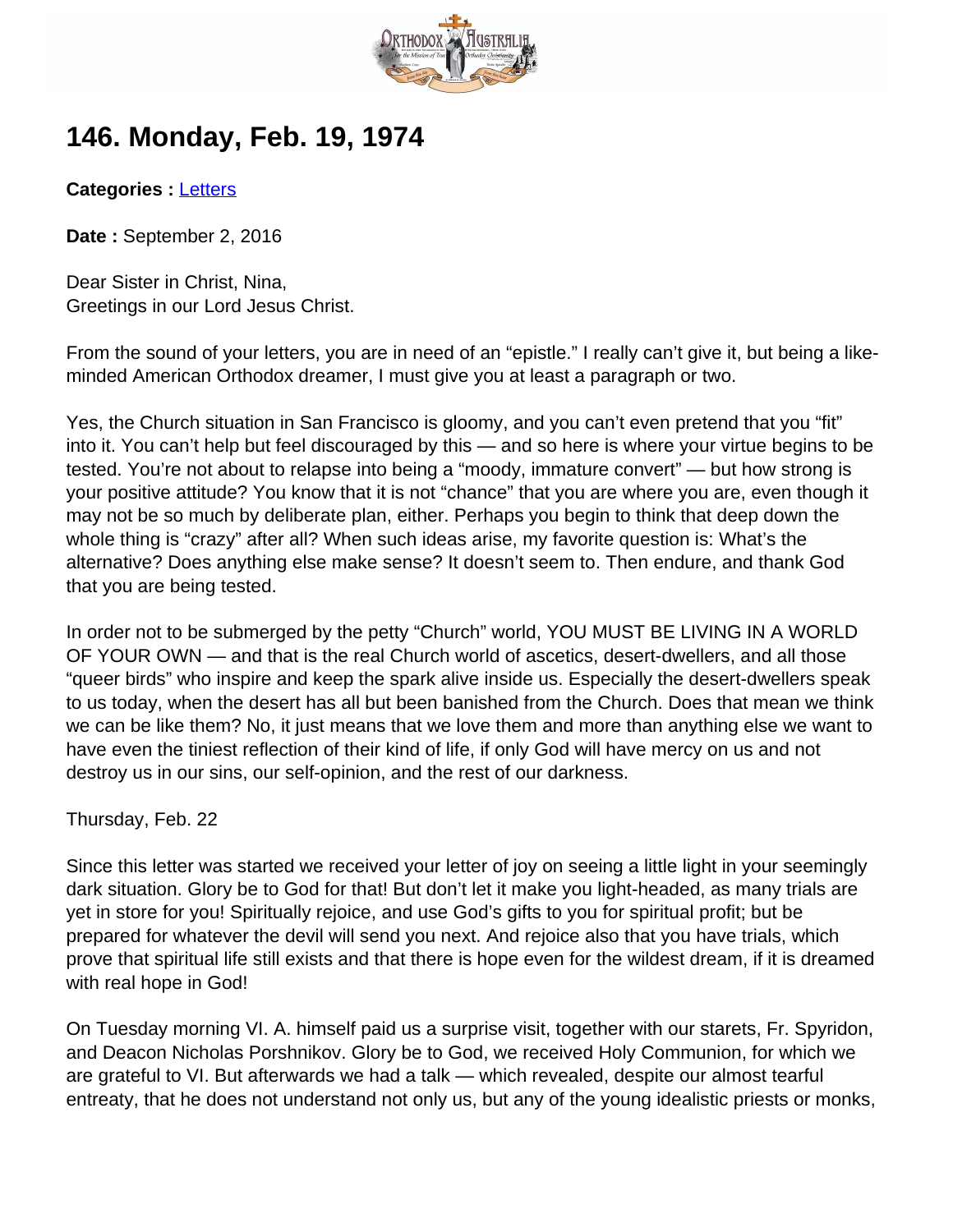

and talks a totally different language, fitting everything into a set "Synodal" pattern. Alas, he will be presiding over empty parishes without priests in a very short time. How many of the young zealots will survive if such attitudes continue at the top? Nonetheless, precisely because the situation seems so hopeless, let us hope in the Lord and continue on the path God has given us — to love the desert- dwellers and keep the desert in our hearts.

Different subject: so you are a "peacemaker?" Where do you get your license? Don't you realize that in such a role you will begin to get answers that the other party thinks you "expect"? If there are misunderstandings, it is better not to think you can "patch them up," but rather just don't get involved in them yourself. About the "Shroud," Alexey just plain made a mistake, and he got it pretty hard from us for it too. The "Greeks" also made a mistake, however, in making such a big issue of this and beating people over the head just because they don't agree with a certain opinion. That hurt Alexey, but it was also extremely good for him spiritually. At present he seems to be at peace with everyone as far as we can see. As for the angry exchange of letters with John Johnstone some months ago, we can't comment, not having seen them, but we know Alexey is upset at having written in this tone, but after all it is Dr. Johnstone who refuses to continue the correspondence, and not Alexey, who deep down is a very loving and meek and forgiving person. In the time ahead the devil will be using every chance to get true Orthodox Christians upset at each other over matter big and (mostly) small. We must firmly try not to take the bait, but [page ends]

This is already becoming too much of an "epistle" and much too "teachy." Forgive me. Fr. Ephraim sends us the Troparia, and we already have Feb. and March. In his last letter Fr. E. asks if Alexey would be interested in receiving the service material from the Monastery, and I wrote back, definitely yes. We are sending Alexey Feb. and March, and presumably he will receive the rest from Boston.

Do you ever get to the UC Berkeley library? We have some research projects which we would love to give you!

Pray for us miserable sinners, who have the name of monks without the deeds.

With love in Christ, Seraphim, monk

P.S. Marina the Starosta's wife is my god-daughter, and in fact she married her husband with my blessing! Until a year or two ago we were on the best and closest terms, but since then something seems to have happened, as I haven't heard a word from her, even in answer to my namesday greetings to her and her son Alexander, also my godson. Apparently something is cooking, very likely in connection with the fact that she is (or at least was) quite close to Sarah Hoffman. Speaking of whom, as a principle one must be very kind and forgiving of all converts, but at the same time one must realize that some of them can be "dangerous," so watch out! Sarah seems to belong to this category — she is very friendly with you until she discovers that you hold some